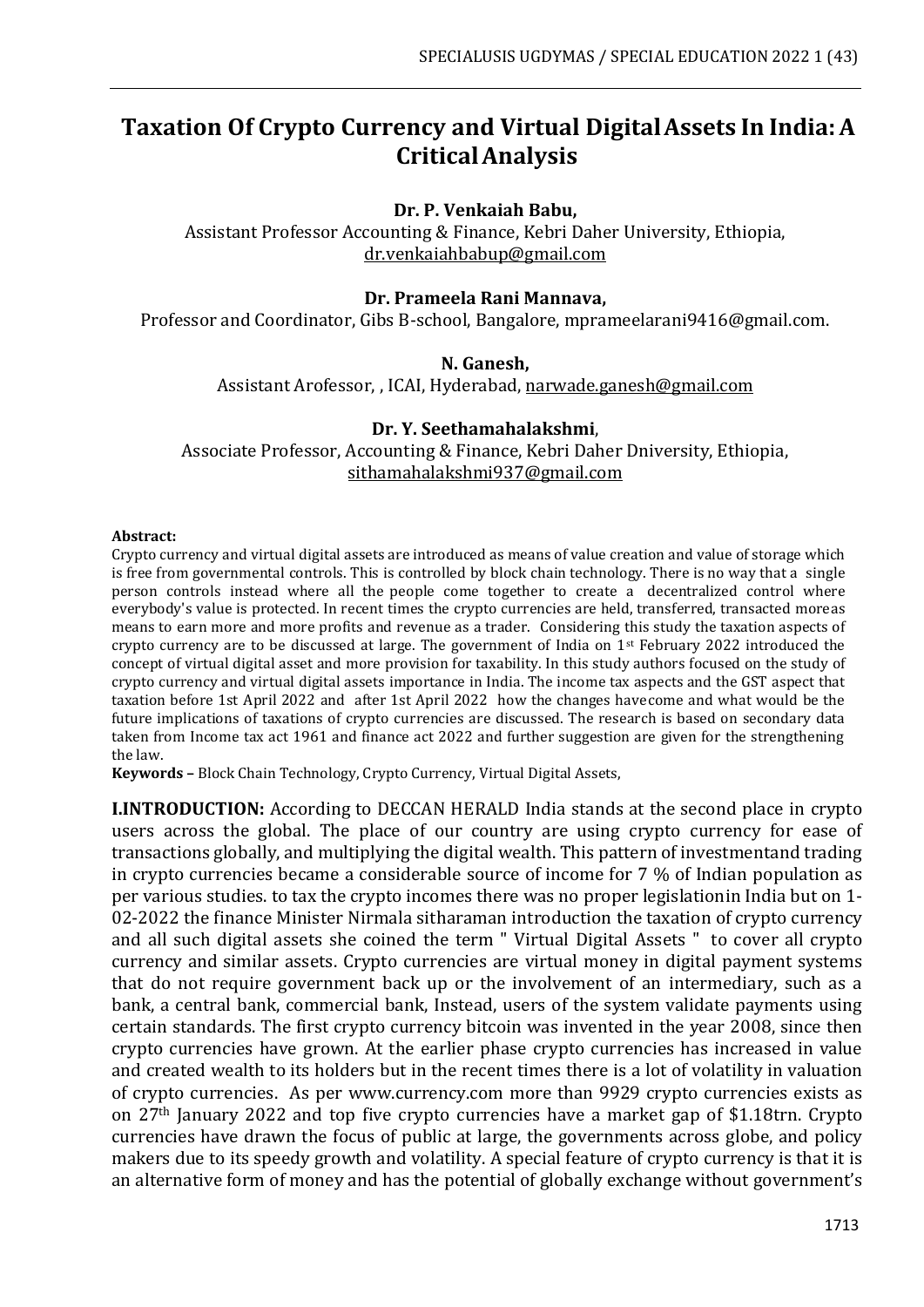interference. Usually transacting in money digitally involves private ledgers and systems of at least one trusted intermediary. In crypto transactions user agreements block chain network of users and crypto graphic protocols are used to achieve actual transfer of value. Crypto currency users typically use a pseudonymous address to identify each other and a pass code or private key to make changes to a public ledger in order to transfer value between accounts. These transfers are validated by other computers in the network. Block chain technology is used to protect the public ledgers of accounts against manipulation and hacking. This allows the users to valid transfers without centralized intermediary

## **REVIEW OF LITERATURE**

- **1. Wan Nur Izzah and Wan Muhamad Fokri (2021)** the author focused on the classification of the crypto currency and Technological advancement has affected the worldwide finance industry. The use of virtual currency is gaining a importance across the globe
- **2. Peter D. DeVries (2020)** the author concentrated on An Analysis of Crypto currency, Bit coin, and the Future and A SWOT analysis of Bit coin is demonstrated, which enlightens about some of the recent events and changes that could impact whether Bit coin contributes to a shift in economic paradigms.
- **3. Aleksander Berentsen and Fabian Schär (2017)** this article focuses on the logic and thought process, and motivation, for introduction and of crypto currencies, and block chain technology. We conclude that Bit coin has a wide range of interesting applications and that crypto assets are well suited to become an important asset class. (JEL G23, E50, E59).

## **RESEARCH METHODOLOGY**

## **THE PURPOSE OF THE STUDY:**

- $\triangleright$  In this paper a detailed discussion of the finance act 2022 on taxation of virtual digital assets will be critically analyzed and suggestions will be given for father legal provision to strengthen the economy and monitor the flow of money in the national interest.
- ➢ The legislative enactments introduced TDS provisions and detailed focus on the intent and application is also discussed in this paper.

**THE RESEARCH PROBLEM:** This article focuses on analyzing the study of crypto currency and virtual digital assets and the income tax aspects and the GST aspect that taxation after 1st April 2022 how the changes havecome and what would be the future implications of taxations of crypto currencies.

## **SCOPE OF THIS RESEARCH:**

- $\triangleright$  This paper covers income tax aspects of virtual digital assets
- $\triangleright$  TDS aspects of virtual digital assets
- $\triangleright$  The government controls the flow of money via virtual digital assets

## **RESEARCH OBJECTIVES:**

- $\triangleright$  To analyse the complete clarity about the definition, taxation aspets of virtual digital assets
- $\triangleright$  To study the future impact of the legislations and giving suggestions for more stringent legislations for economic development and considering the public interest and national interest.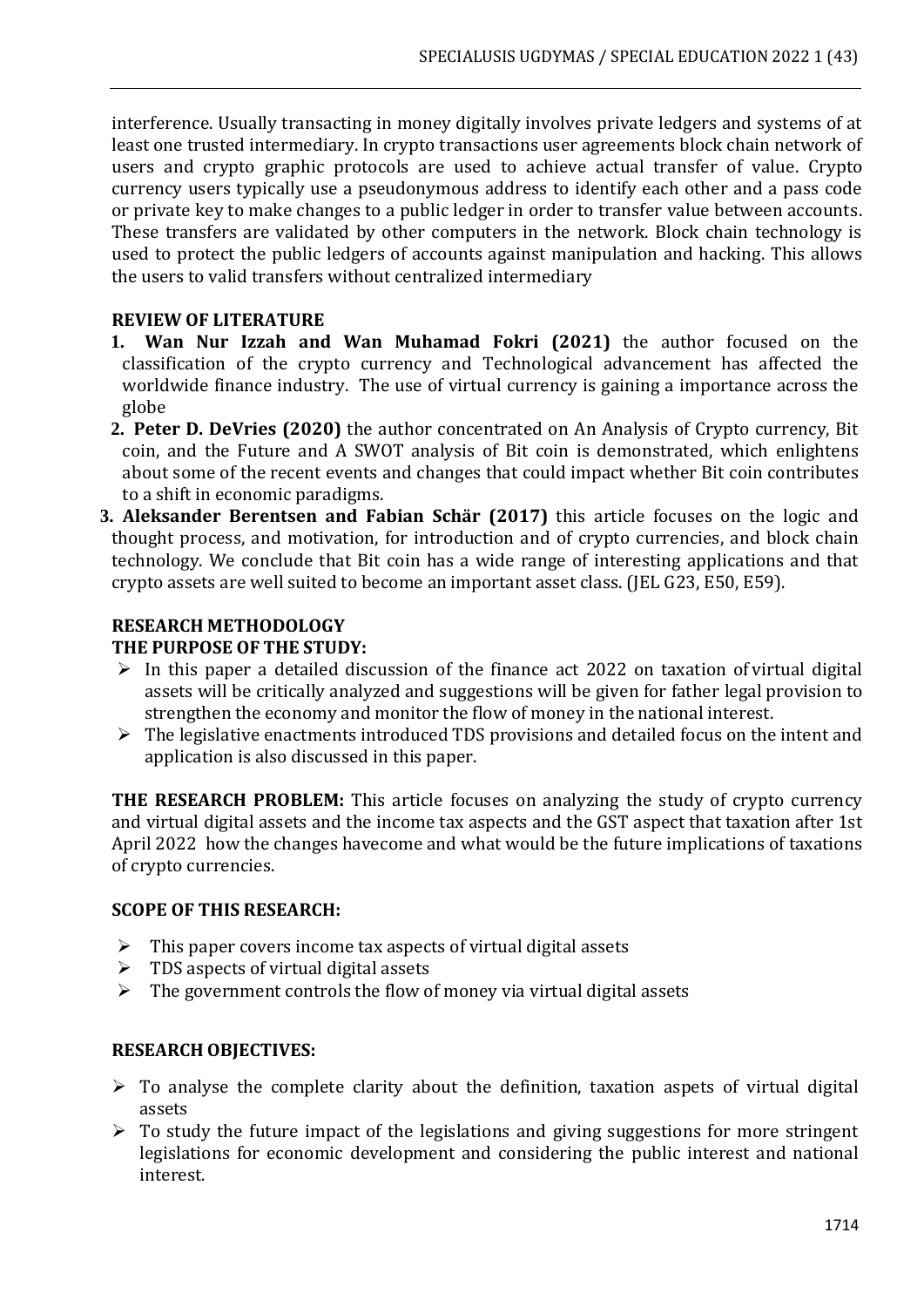**RESEARCH DESIGN:** The nature of the study is descriptive study. The data collected through the secondary source only. The major source is income tax act 1961 and finance act 2022.

### **RESEARCH DATA ANALYSIS Income Tax Act 1961- Analysis of Provisions of Virtual Digital Assets and its Taxation: -**

Definition of virtual digital asset

- SECTION 2(47A) "virtual digital asset" means –
- Any information or code or number or token (not being Indian currency or foreign currency), generated through cryptographic means or otherwise, by whatever name called, providing a digital representation of value exchanged with or without consideration, with the promise or representation of having inherent value, or functions as a store of value or a unit of account including its use in any financial transaction or investment, stored or traded electronically ;
- A non-fungible token or any other token of similar nature, by whatever name called.
- Any other digital asset, as the central government may, by notification in theofficial Gazette specify-
- Provided that the central government may, by notification in the Official Gazette exclude any digital asset from the definition of virtual digital asset subject to such conditions as may be specified therein.

## **DATA ANALYSIS: -**

Various crypto currencies like Bit coin, Ethereum, solana, cardano etc are covered under the definition of virtual digital asset. Non fungible tokens are the unique works, artistic work, image design protected using block chain technology and can be transferred for consideration are also virtual digital assets government also reserves the right to include any virtual asset in the definition of virtual digital asset legal tender (INR, DOLLARS, RUBLE ETC) are not virtual digital assets.

## **SECTION 115BBH tax rates on virtual digital assets**

- Where the total income of the assesses includes any income from the transfer ofany virtual digital asset, the income – tax payable shall be the aggregate of –
- The amount of income tax calculated on the income from transfer of such virtualdigital asset at the rate of thirty percent; and
- the amount of income- tax with which the assesses would have been chargeable, had the total income of the assesses been reduced by the income referred to inclause (a)
- (2) Not with standing anything contained in any provision of this act
	- ➢No deduction in respect of any expenditure (other than cost of acquisition) or allowance or setoff of any loss shall be allowed to the assesse under any provision of the act in computing the income referred to in clause (a) of sub- section (1); and
	- ➢If virtual digital investor occurs loss during the transaction. It cannot be set offagainst any other income. And such loss can't be carried forward to succeeding assessment years.
- (3) Virtual digital asses are taxable under the head Income from Other Sources.

## **ANALYSIS: -**

Income from virtual digital asset is taxed @30%. All other incomes are taxed as perthe regular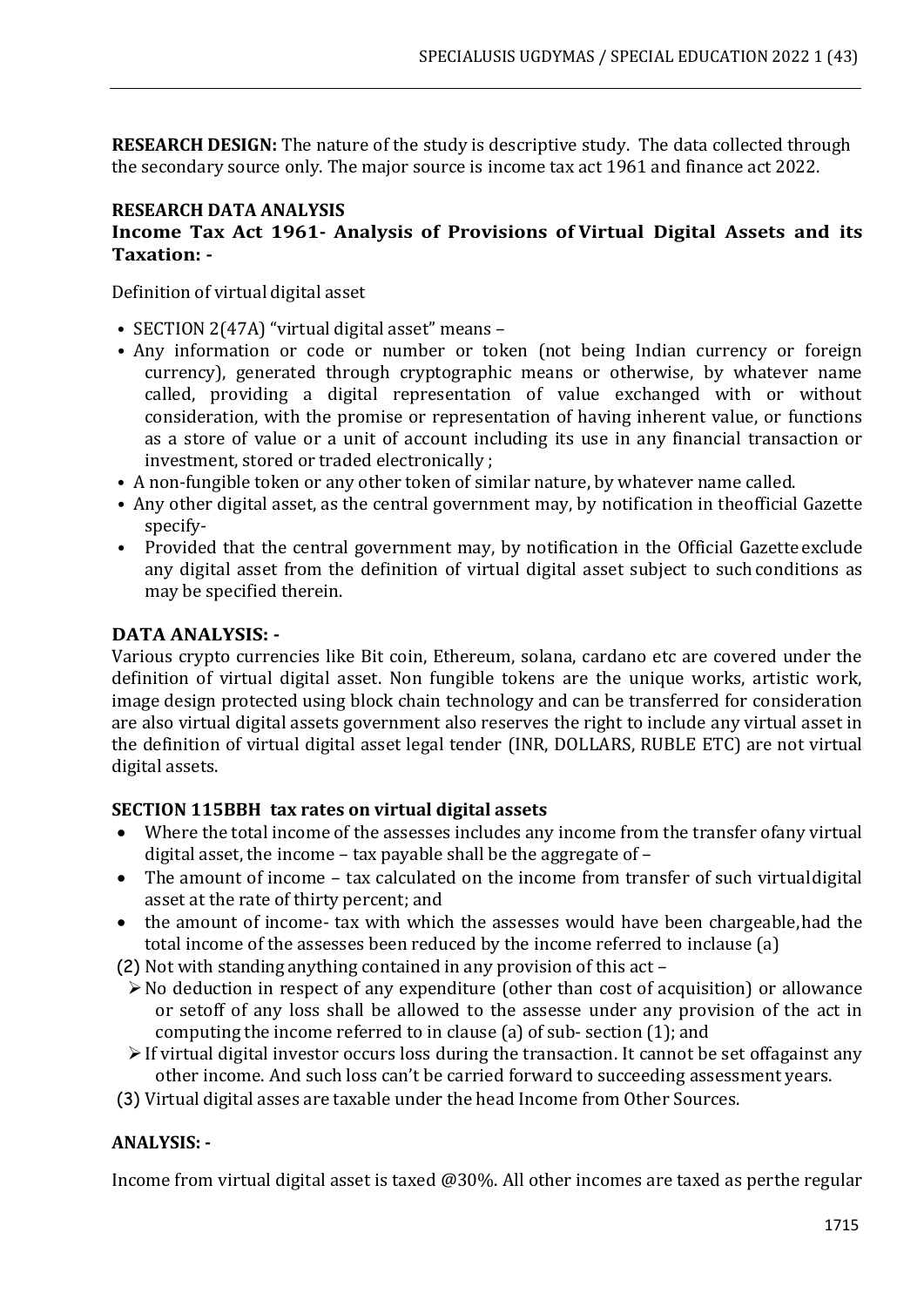provisions no deductions of expenses, no set off or carry forward of loss is allowed for virtual digital asset

The tax on virtual digital asset income is not transaction based so taxed @30% is charged on revenue from virtual digital asset – cost from virtual digital asset SECTION  $56(2)(x)$  The explanation to this section defines property means the following capital asset ofthe assessed, namely

- Immovable property being land or building or both
- Shares & securities
- Archaeological collections
- Paintings
- Jewellery
- Drawings
- Sculptures
- Any work of art
- Bullion
- virtual digital asset

## **ANALYSIS: -**

There were no specific provisions made to tax virtual digital assets under the head PGBP, Income from Capital gains. It impliesvirtual digital assets are taxable under the head income from other sources as it is residuary head of income. Gift of virtual digital assets are also taxable if the value exceeds Rs 50,000.

SECTION 194: TDS on payment and transfer of virtual digital asset

## **ANALYSIS:-**

Government of India also introduced TDS @1% on virtual digital asset transactions. The trading platform like Coin switch kuber, Uno coin ,Zeb pay, Coin DCX, Wazir X etc. Need to deduct TDS on transactions and deposit the TDS amount with government on atimely basis even if the transaction is in cash or kind. This dynamic provision not only ensures fair collection of taxes to the government butalso helps to monitor the flow of money

## **FINDINGS**

- 1. Out of the whole analysis of the provisions relating to virtual digital assets government is in no mode to allow evasion of taxes on the income earned out of virtual digital assets more over the government is also interested to monitor the flow of money toprotect the interest of the nation virtual digit assets begin out of the control of the government may be used in financing and criminal terrorist activities so the initiative to tax the income from virtual digital assets is great from economic development perspective but also the TDS provisions are great to protect the national interest too.
- 2. There is no clarity on the definition of non- fungible token the people are deriving the meaning as per their understanding and convenience.
- 3. GST provisions on services tendered by crypto platforms are still awaited.

## **SUGGESTIONS**

- 1. Crypto trading platforms are giving services to the users and such services GST can be levied this may help the economic to be strengthen more
- 2. More strengthen provisions and a detail law is required about the virtual digital assets and the digital rights considering the advancement block chain technology